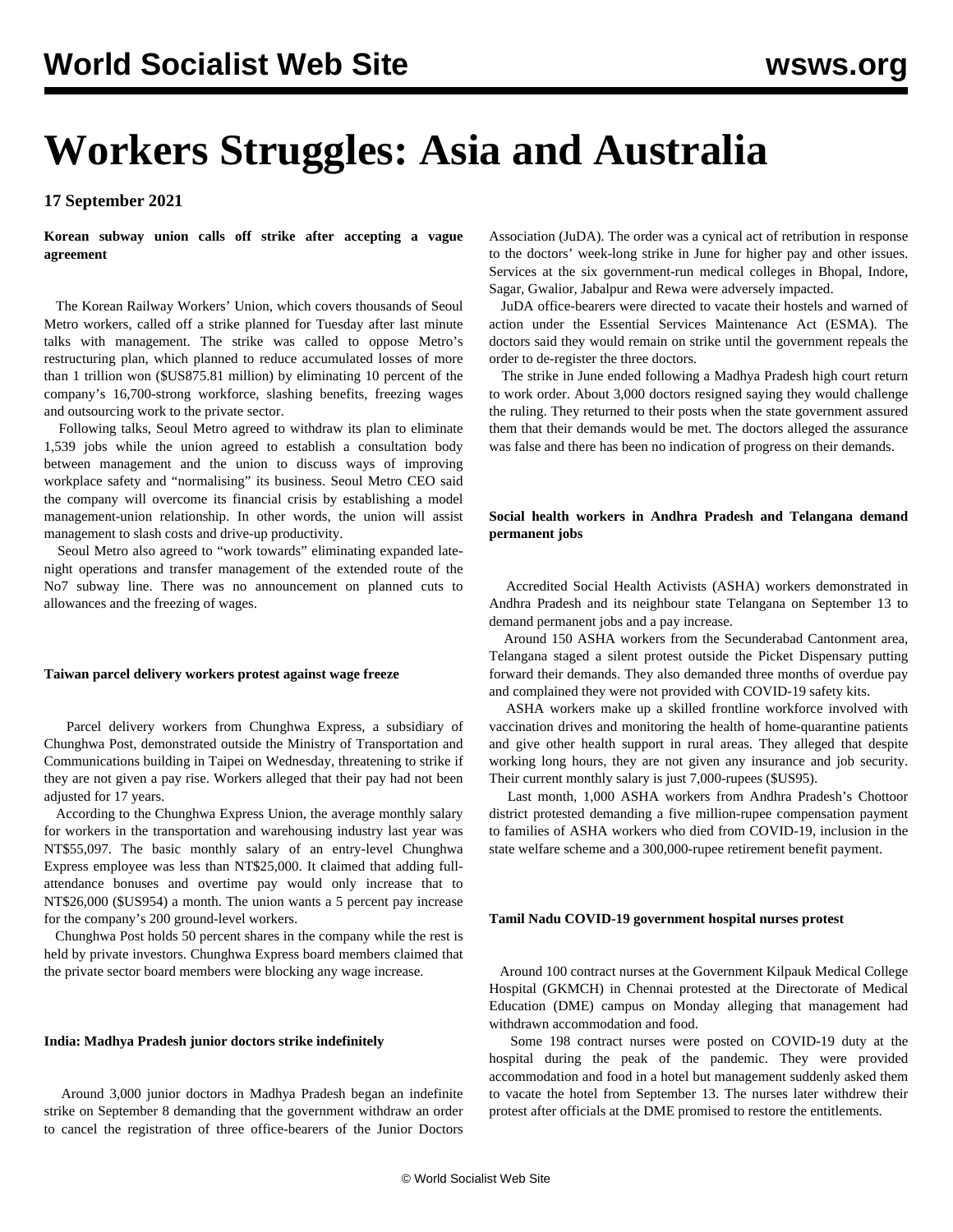## **Andhra Pradesh outsourced health workers protest for permanency**

 Outsourced health workers terminated by the Andhra Pradesh government following a supposed decline in COVID-19 cases held a sitdown protest in Visakhapatnam on September 8 demanding restoration of their jobs. Protesters said 136 outsourced employees of 26 urban Public Health Centres (PHC) in the district were terminated. State-wide around 1,800 outsourced employees were terminated.

 As well as those workers recruited because of the COVID-19 pandemic, terminated workers also include Auxiliary Nurse Midwives (ANMs), lab technicians, pharmacists, Class IV employees, who were all appointed through e-Vaidya (online doctor consultation) five years ago. They alleged some ANMs have been employed for 20 years.

 Outsourced workers demanded permanent jobs, claiming that their services should be permanent because the number of urban Public Health Centres had increased from 222 to 560.

#### **Punjab road commuter transport contract workers end strike**

 The union representing around 8,000 striking contract and outsourced workers from the state-owned Punjab Roadways and Pepsu Road Transport Corporation (PRTC) ended strike action on Tuesday after talks with the government. The workers began an indefinite strike on September 6 demanding permanent jobs, equal pay for equal work and that the bus fleet be increased from 2,500 to at least 10,000. At least 75 percent of the state-owned bus fleet was off the road.

 The Contractual Employees' Union claimed it had reached a deal with the government on all workers' demands but nothing was concrete. A union leader told members that the government assured them that salaries would increase by 30 percent and then 5 percent every year. He said the government had "given its word" that the bus fleet would soon be increased by 900 buses.

 The government stalled on the issue of permanent jobs saying it needed a week to decide. The union told workers it had given the government two weeks or it will call another strike.

#### **Tamil Nadu: Ford auto plant workers in Chennai oppose closure**

 Workers at Fords Chennai Maraimalainagar plant in Tamil Nadu demonstrated on September 14 opposing Ford's decision to close the plant. The protest was called by the Chennai Ford Employees Union and the Stalinist Centre for Indian Trade Unions.

 In the absence of any concrete industrial action, the union leaders appealed to the government to stop the closure and begged Ford Management "not to neglect the lives of 2,700 workers in the factory."

# **New South Wales commuter rail workers take industrial action**

 Rail Tram and Bus Union (RTBU) members at Sydney Trains and NSW Trains began work bans commenced on Tuesday in their dispute with the state Liberal government for an improved pay increase. Workers placed an indefinite ban on working with the New Intercity Fleet (NIF). The NIF carries commuters between Sydney and the Central Coast, Newcastle, the Blue Mountains and the South Coast.

 Over 80 percent of workers rejected the government's proposed enterprise agreement (EA) offer of a 0.3 percent pay increase in the first year, with annual increases for the following two years capped at 2.5 percent.

 The RTBU and Electrical Trades Union (ETU) have formed a combined unions negotiating team. Members of the Australian Services Union (ASU) have voted for industrial action in their EA dispute with Sydney Trains. Over 600 ASU members are involved.

 More than 10,200 individuals are employed by NSW Trains, including drivers, maintenance and cleaning staff, signals operators, ticket inspectors, stationmasters, and guards, while Sydney Trains employs over 11,000 people.

#### **Sydney warehouse workers walk out over COVID-19 concerns**

 Over 40 workers from the Scott's Refrigerated Logistics (SRL) warehouse at Erskine Park, 42km west of Sydney, walked off the job several times in the first nine days of September over safety concerns. COVID-19 had rapidly spread throughout the facility in the past two weeks. They refused to re-enter the site until it was made safe.

 Three workers tested positive on August 30. Since then, a total of 11 workers have tested positive for COVID-19, with many more identified as close contacts by NSW Health and instructed to isolate for 14 days. There are around 70 employees at the site which supplies major supermarkets such as Woolworths, Coles, IGA and ALDI.

 The United Workers Union (UWU) accused SRL of being in breach of its COVID Safe Plan, adding that some workers had already passed on the infection to their families, with household contacts including children testing positive to the virus.

 Workers said that a colleague seen in physical contact with a confirmed case of COVID-19 was instructed by SRL to continue working. The union alleged other breaches included instructing workers from other areas to work on the dock, compromising the larger worksite by exposing workers from different sections, and workers instructed to continue shifts despite being unwell.

#### **Striking plasterboard manufacturing workers in Sydney win pay rise**

 Electrical Trades Union (ETU) members at the Etex plasterboard manufacturing and distribution facility in Sydney won a 9 percent pay increase over three years within hours of walking off the job. Around 40 workers represented by the ETU, Australian Manufacturing Workers Union and the Construction Forestry Maritime Mining and Energy Union were in dispute with Etex over its proposed enterprise agreement.

 Workers wanted 3 percent annual pay increases to keep pace with the cost of living and payment of the industry standard \$2 per hour Electrical Licence Allowance. Etex agreed to the demands.

## **Melbourne abrasives manufacturing workers take industrial action**

About 35 workers at the Saint-Gobain abrasives manufacturing plant in